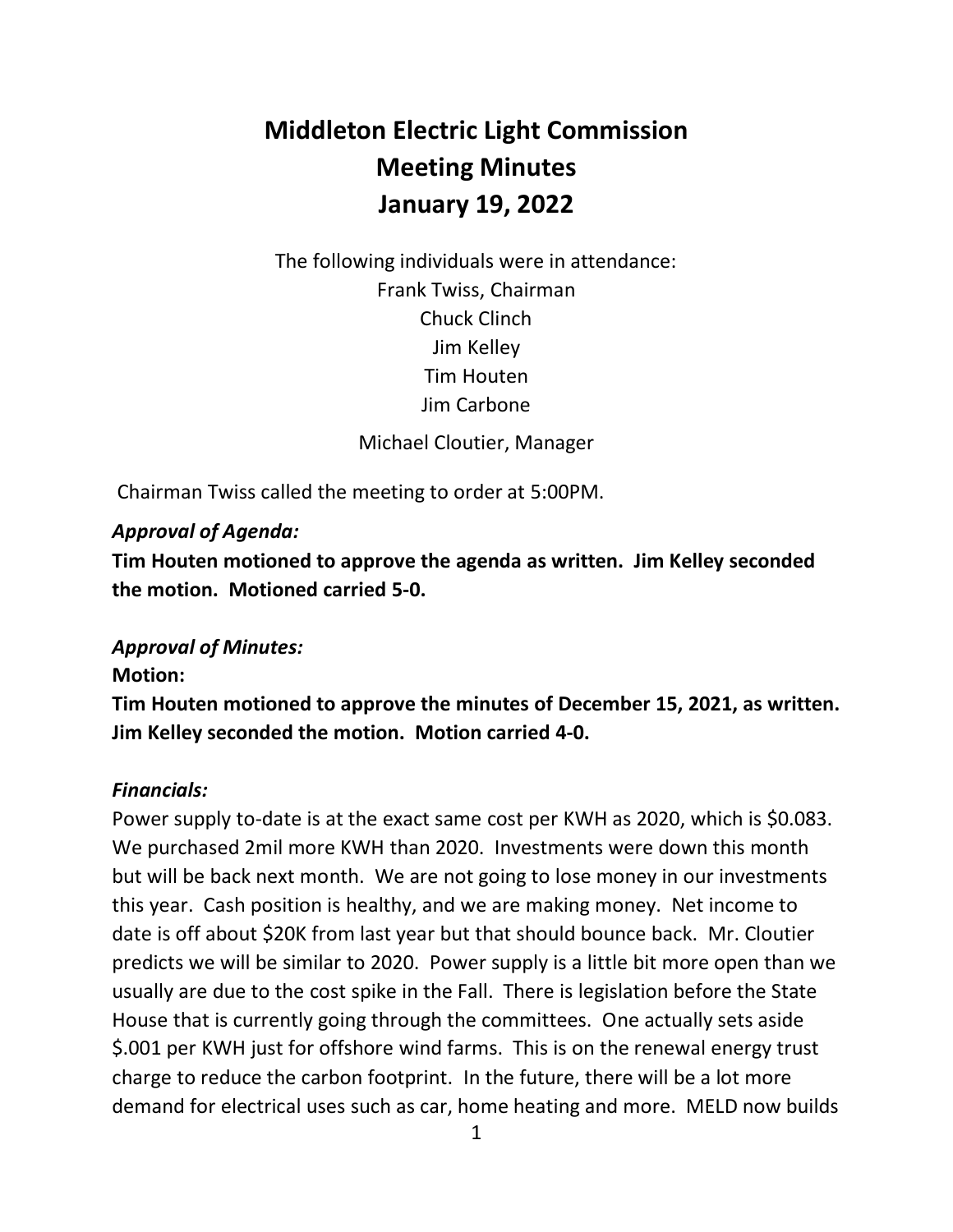to such a high standard and capacity that we have already built in a tremendous reserve. We are also fortunate to be one of the five MLPs in the state to have 23KV.

## *Coop Authorization:*

 Last night Groveland Municipal Light Department met and took a vote to authorize the formation of the Coop*.* Mr. Cloutier provided the Commissioners with a draft copy of the Operating Agreement, the Coop Authorization Vote-MELD and the Written Consent of the Organizers. D and O insurance for \$1 million was recently added into the Operating Agreement. Also added was Schedule A which requires each of the three light departments to pay a capital contribution of \$300K for a 33.33% interest in the Coop. There is also a Schedule C, Minimum Annual Membership Fee for Calendar 2022, for \$20K.

#### **Motion:**

 **Tim Houten made a motion:** 

- **1. that Middleton Electric Light Department be, and is authorized hereby, to become a member and manager of GML Utility Services Cooperative LLC; and**
- **2. that the General Manager of the Middleton Electric Light Department, Michael Cloutier, be, and he hereby is, authorized to execute the certain Written Consent of the Organizers of GML Utility Services Cooperative LLC as duly authorized representative of the Middleton Electric Light Department, a copy of which Consent is in front of each Commissioner at this meeting.**

 **Jim Kelley seconded the motion. Motion carried 5-0.** 

#### *Manager's Report:*

 We are back to full staff after following protocol for several COVID positives and close contact quarantines.

 Order for the new Altec bucket truck has been placed. They held a spot for us in the production line two months ago. So, we are hoping to take delivery by next summer.